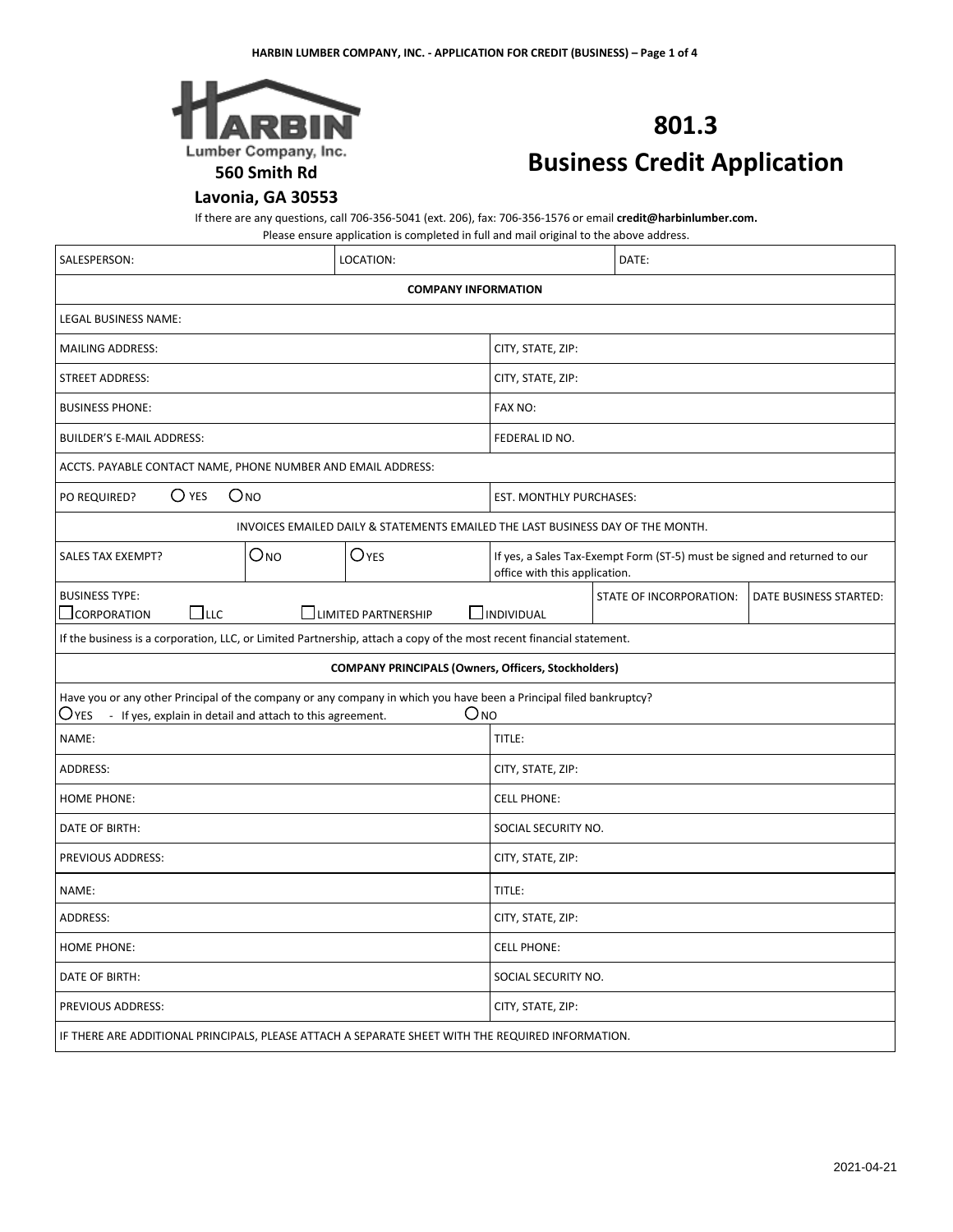| <b>BANK REFERENCES (Check all that apply)</b> |                                        |                      |                |  |
|-----------------------------------------------|----------------------------------------|----------------------|----------------|--|
| $\Box$<br>SAVINGS                             | □<br>CHECKING                          |                      | $\Box$<br>LOAN |  |
| NAME:                                         |                                        | ADDRESS:             |                |  |
| CITY, STATE, ZIP:                             |                                        |                      |                |  |
| <b>OFFICER NAME:</b>                          |                                        | <b>PHONE NUMBER:</b> |                |  |
| ACCT. NO.                                     | FAX NO.                                |                      | OFFICER:       |  |
|                                               | <b>CONSTRUCTION AND MORTGAGE LOANS</b> |                      |                |  |
| NAME:                                         |                                        | ADDRESS:             |                |  |
| CITY, STATE, ZIP:                             |                                        |                      |                |  |
| LOAN OFFICER:                                 |                                        | <b>PHONE NUMBER:</b> |                |  |
| ACCT. NO.                                     | FAX NO.                                |                      | OFFICER:       |  |
|                                               | PRINCIPAL TRADE REFERENCES             |                      |                |  |
| <b>COMPANY NAME:</b>                          |                                        | <b>CONTACT NAME:</b> |                |  |
| CITY, STATE, ZIP:                             |                                        |                      |                |  |
| PHONE NO.                                     |                                        | FAX NO.              |                |  |
| <b>COMPANY NAME:</b>                          |                                        | <b>CONTACT NAME:</b> |                |  |
| CITY, STATE, ZIP:                             |                                        |                      |                |  |
| PHONE NO.                                     |                                        | FAX NO.              |                |  |
| <b>COMPANY NAME:</b>                          |                                        | <b>CONTACT NAME:</b> |                |  |
| CITY, STATE, ZIP:                             |                                        |                      |                |  |
| PHONE NO.                                     |                                        | FAX NO.              |                |  |
| <b>COMPANY NAME:</b>                          |                                        | <b>CONTACT NAME:</b> |                |  |
| CITY, STATE, ZIP:                             |                                        |                      |                |  |
| PHONE NO.                                     |                                        | FAX NO.              |                |  |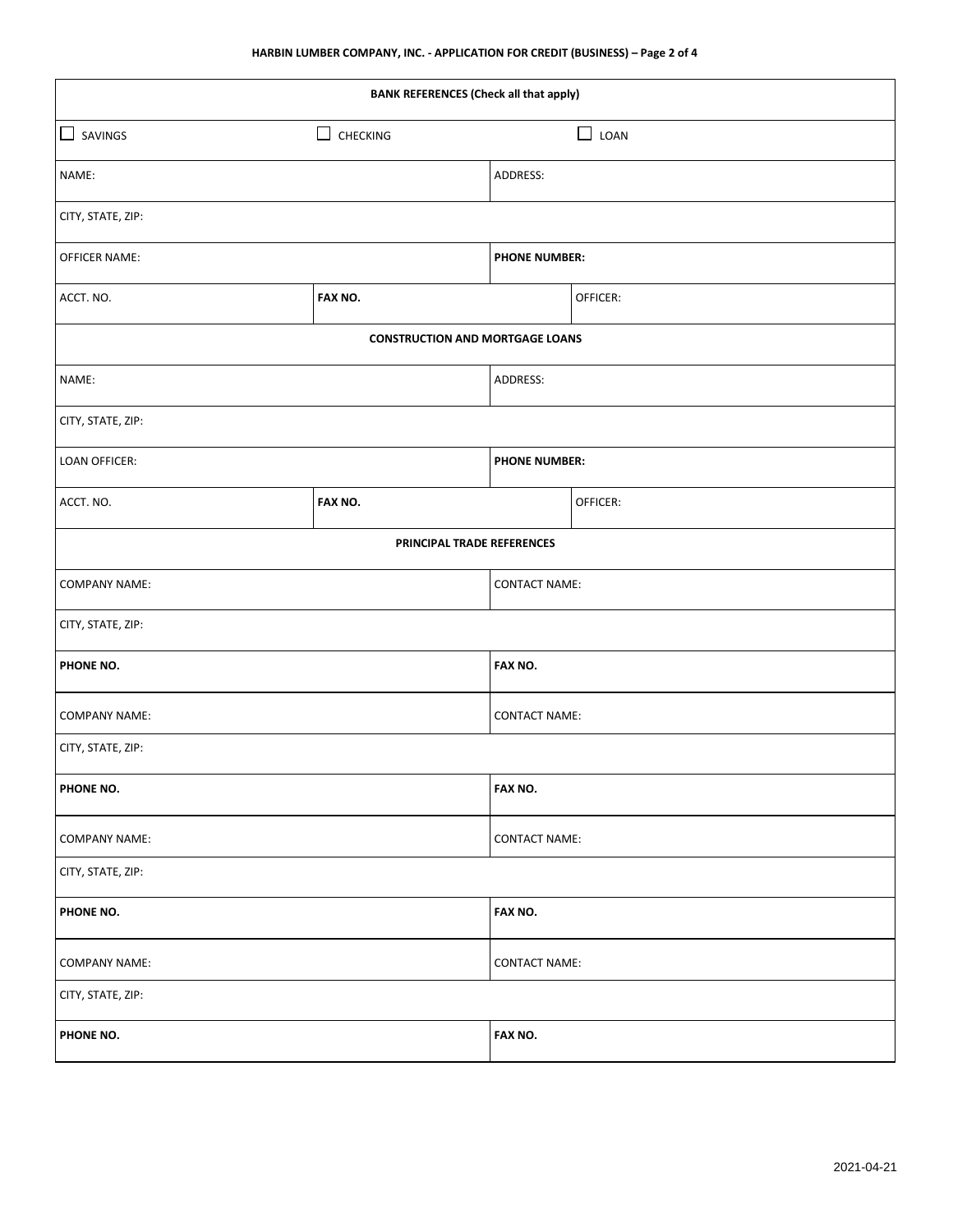#### **HARBIN LUMBER COMPANY, INC. - APPLICATION FOR CREDIT (BUSINESS) – Page 3 of 4**

# **TERMS AND CONDITIONS**

- 1. Upon approval and credit extension, I or we agree to pay in full by the  $10^{th}$  of each month following date of delivery or acceptance thereof. In the event
- such payment is not made prior to the 20<sup>th</sup> day of that month, the purchaser does agree to pay a Finance Charge of 1¾% Monthly (Annual Percentage Rate of 21%) until the full amount is paid.
- 2. Should this account, upon default, be collected by or through an attorney-at-law or by suit, the undersigned agree(s) to pay reasonable attorneys fees, including principal and accrued interest, in addition to the principal indebtedness and interest thereon.
- 3. It is agreed that all sales, whether invoiced to the purchaser in his or its individual, corporate or partnership name or in any trade name or in the name of any subsidiary or in the name of any officer or agent, shall nevertheless be an indebtedness of the purchaser hereon stated.
- 4. The undersigned understand(s) that a fuel surcharge as well as a delivery charge may be charged for those materials that are delivered by Company vehicle.
- 5. Purchaser agrees to examine all invoices and statements promptly upon receipt and to notify seller immediately of any failure of delivery, shortage, discrepancy or error and further agrees that such invoice or statement shall be presumed correct unless he or it shall notify seller in writing of such failure of delivery, shortage, discrepancy or error within 10 days of receipt of such invoice or statement.
- 6. Seller disclaims all warranty of suitability of material for any particular purpose. For any items that are purchased that are not manufactured by the seller, seller does not warrant such item as to any warranty of merchantability, and specifically sells such items 'as is,' and the purchaser shall look to the manufacturer for any warranty that may be applicable to such item. Seller shall not be liable for consequential damages resulting from any claimed breach of warranty, expressed or implied.
- 7. Purchaser agrees to examine shipment immediately and agrees to notify seller promptly of any errors in shipment and of any defective material supplied. Use of material shall constitute a waiver of any error in shipment or defect in material which might have been determined by a prompt and diligent inspection thereof.
- 8. Special order materials will be invoiced to the Purchaser upon receipt by Seller. Made to order material, including trusses, will be invoiced to Purchaser on original agreed upon ship date. Special order materials and made to order material will be due per above referenced terms. Finance charges as described above in item #1 also apply. All special order material and made to order material sales are final. Special order material and made to order material are not returnable and will not be credited to Purchaser's account.
- 9. This document supplied electronically by FAX, scan, or e-mail will be considered binding on purchaser until and unless original document is received by seller.
- 10. The undersigned authorize(s) any government agency, be it federal, state, city or county to furnish information to Harbin Lumber Company, Inc.
- 11. The undersigned authorize(s) the listed bank(s) and principal trade references to release information to Harbin Lumber Company, Inc. In the event there is a fee for this service, I authorize the financial institution to debit my account.
- 12. Seller retains title and a security interest in all materials until paid for and in all building materials until such shall lose its character as personal property, and purchaser grants seller permission, upon purchaser's default, to enter all premises over which purchaser may have control for the purposes of reclaiming possession of material.
- 13. We impose a 2.5% surcharge on payments made with a credit card. This fee does not exceed our cost of accepting credit card payments.
- 14. All terms, conditions, agreements and stipulations contained in the attached Personal Guaranty Agreement are hereby incorporated by reference.

NOTICE: DO NOT SIGN THIS AGREEMENT UNTIL YOU HAVE READ AND UNDERSTAND THE TERMS AND CONDITIONS HEREOF.

| <b>APPLICANT'S SIGNATURE:</b> | APPLICANT'S SIGNATURE: |
|-------------------------------|------------------------|
| <b>PRINTED NAME:</b>          | <b>PRINTED NAME:</b>   |
| <b>DATE</b>                   | <b>DATE</b>            |

| <b>For Office Use Only</b> |                              |  |  |
|----------------------------|------------------------------|--|--|
|                            |                              |  |  |
|                            | <b>Type of Account</b>       |  |  |
|                            | Re-modeler/Retail/Homeowner  |  |  |
|                            | <b>Tract Builder</b>         |  |  |
|                            | Multi Family Builder         |  |  |
|                            | Commercial                   |  |  |
|                            | Agriculture                  |  |  |
|                            | Dealer                       |  |  |
|                            | Gov/Church/School            |  |  |
|                            | Business/Industrial          |  |  |
|                            |                              |  |  |
|                            | Use Job Inserts?             |  |  |
|                            | Estimated Monthly Purchases: |  |  |
|                            | Number of projects per year: |  |  |